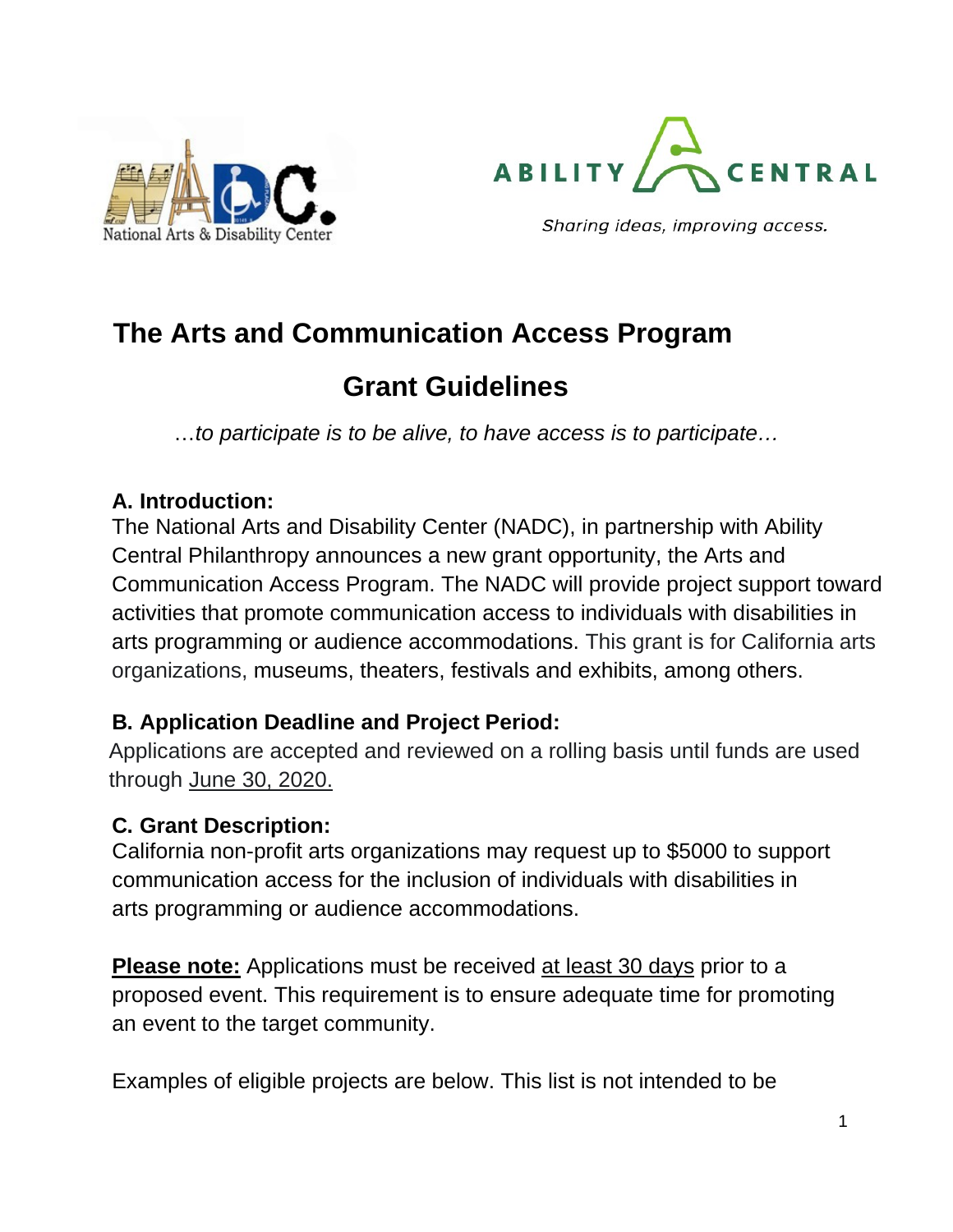limiting or all-inclusive:

- Closed captioning and ASL Interpreters for deaf or hard of hearing audiences;
- Audio description for live performances;
- Touch materials for an art exhibit:
- Creating alternative formats for materials such as large print or Braille;
- Provide accommodations for California artists with disabilities to be part of an upcoming project (e.g. ASL interpreter for a deaf choreographer);
- ASL interpreted events and tours;
- Assistive listening devices;
- Training on communication access
- **D. Applicant Eligibility:** The applicant must be one of the following:
	- California nonprofit arts organization with a history of arts programming for a minimum of three years prior to the time of application;
	- Local arts agency with a history of arts programming for a minimum of three years prior to the time of application;
	- The applicant must demonstrate proof of non-profit status under section 501(c)(3) of the Internal Revenue Code, or section 23701d of the California Revenue and Taxation Code, or must be a unit of government

# **E. Funding Restrictions:** Grantees may not be used to support:

- a. Non-arts organizations not involved in arts activities (as applicants);
- b. For-profit organizations (as applicants);
- c. Fundraising activities or services such as annual campaigns, fundraising events, or grant writing;
- d. Programs of other state or federal agencies;
- e. Programs or services intended for private use, or for use by restricted membership;
- f. Programs or services for children;
- g. Operational, administrative or indirect costs of schools, colleges, or universities, or any activities that are part of the curricular base of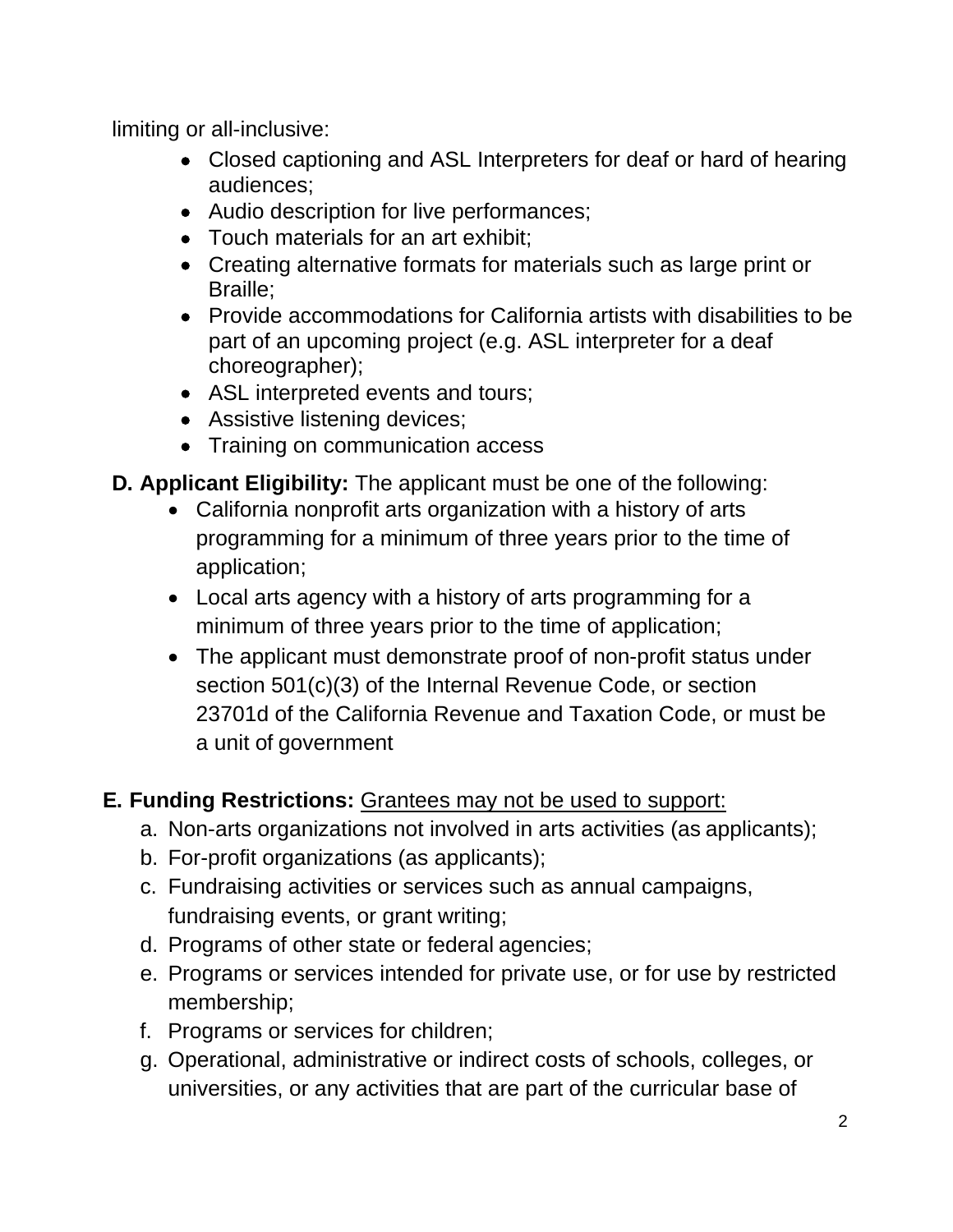these institutions;

- h. Trusts, endowment funds or investments;
- i. Capital outlay, including construction; purchase of land, buildings, or equipment other than consumable production materials;
- j. Expenses incurred before the start or after the ending date of the grant period;
- k. Underwriting of ticket costs for a performance or event We do not support staff time on the proposed activity. Do not request any funding for currently employed staff

# **F. How to Apply:**

Applications must complete the grant application available [https://www.semel.ucla.edu/nadc/arts-and-communication-access-grant](https://www.semel.ucla.edu/nadc/arts-and-communication-access-grant-program)[program](https://www.semel.ucla.edu/nadc/arts-and-communication-access-grant-program)

# **G. How to Submit Completed Application:**

Proposals must be submitted via email to Beth Stoffmacher at [bstoffmacher@mednet.ucla.edu](mailto:bstoffmacher@mednet.ucla.edu)

# **H. Budget:**

In your application, you will provide a brief justification for your funding request. You will also include or attach to your application a project budget describing the expenses for your proposed project, with specific amounts for each category. While there are no required matching funds, applicants should include any in-kind or matching funds they will use for their project.

# **Sample Budget and Justification:**

# **Arts Organization**

1. Request justification: Accommodations for deaf performer and audience members

ASL Interpreter/Actor (name removed): \$180 per performance X 5 performances (3 nights of show, 1 dress rehearsal, 1 cast only  $rehearsal$ ) =  $$900$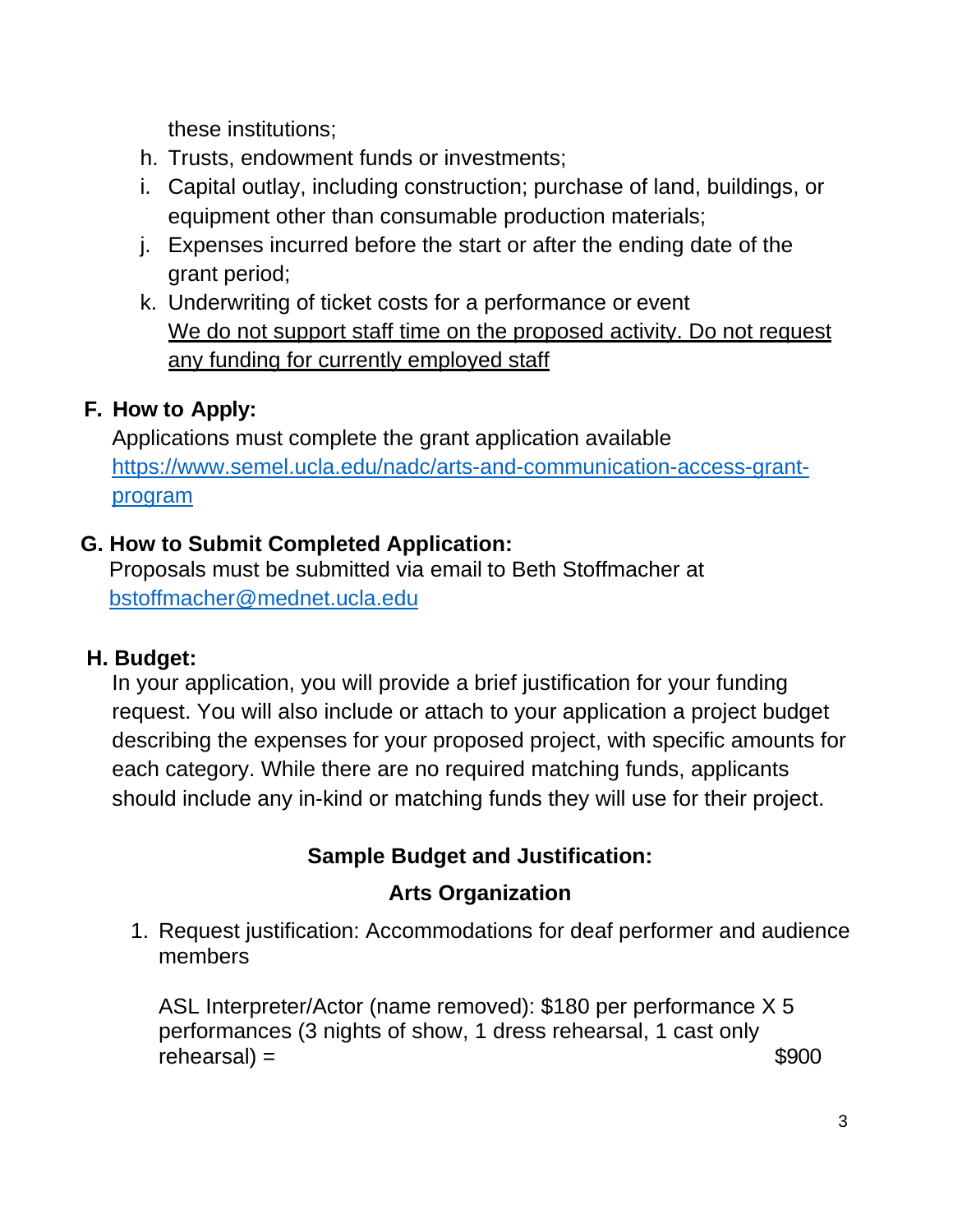ASL Interpreter/Actor (name removed) \$180 per performance X 5 performances (3 nights of show, 1 dress rehearsal, 1 cast only  $Rehearsal$ ) =  $$900$ 

Traditional ASL Interpreter (name removed) \$175 per performance X 4 performances (3 nights of show, 1 dress rehearsal) =  $$700$ 

# **Total Grant Reques**t**: \$2500**

### **I. Grant Review Process and Review Criteria:**

The NADC convenes a review panel to assess applications for eligibility, budget accuracy and appropriateness, clarity and completeness of application. The NADC may contact the applicant if changes or clarification is required. Applications are reviewed on a rolling basis. The typical review period takes up to 3 weeks at which time you will be notified by the NADC.

Applications will be assessed using the following review criteria:

- a. Appropriateness of the proposed activities related to the purpose of this grant;
- b. Appropriateness of the budget for the proposed activities;
- c. How proposed activities will contribute to one or more of thefollowing:
	- i. Increased communication access for audience members and artists with disabilities
	- ii. Increased attendance and/or enhanced event experience for audience members with disabilities
- d. A plan of how you will market and inform others about your event or the activities planned;
- e. Readiness of the organization as evidenced by the application narrative and submitted supporting materials;
- f. Completeness and clarity of the application

### **J. Grant Award and Payment Process:**

If awarded funding, the grantee will be notified via email. We will request that you submit an invoice and W9 for the amount awarded.

*Please note: Payment is not processed until the invoice and W9 are*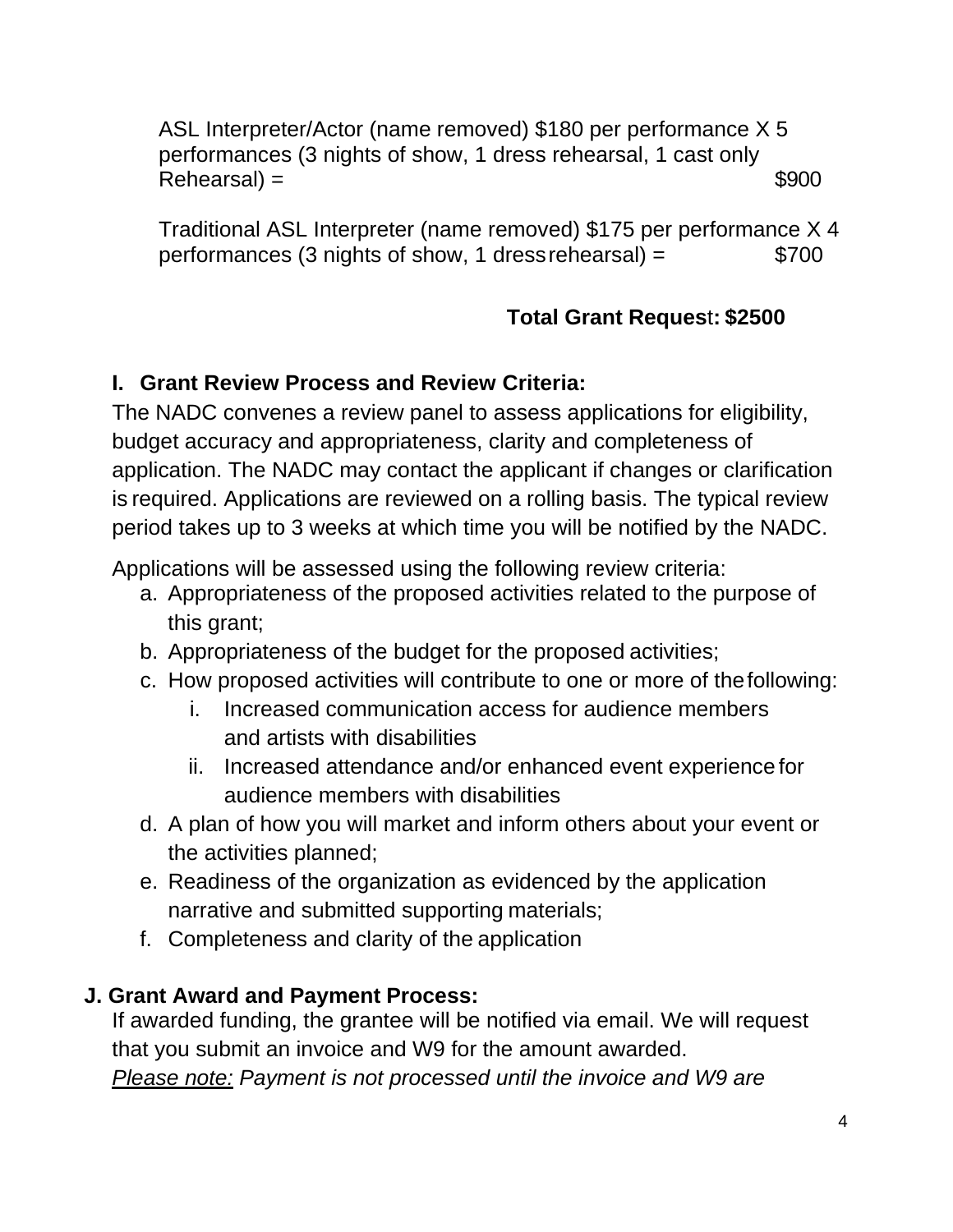*received. From that point, it will take approximately 6-8 weeks for the University to issue a check. Please take this into consideration when planning your project. If you cannot start the project without the grant funds, please adjust your start date to reflect that.*

#### **K. Grantee Responsibilities:**

The grant recipient must use the grant funds only for the expenses listed in their application. Any significant revisions to the project must be submitted in writing and approved in advance by the NADC. The grantee will be responsible for the proper management of grant funds, the completion of the project prior to the end of the project period, and the submission of a final report (see below).

You will be required to add the following line of acknowledgement in all programs, emails, postcards, and publicity related to the project: "**This activity is supported by the National Arts and Disability Center at the University of California Los Angeles and Ability Central Philanthropy.**" In addition, we will provide you with our logos for all relevant printed and electronic materials.

### **L. Requirements: Final Reports, Documentation and Promotional Materials:**

The submission of final reports allows the NADC to assess the impact and efficacy of the grants program, to communicate the value of the program to the larger field and is a requirement for all funded artists and arts organizations. Final reports must include a description of the funded project and its outcomes, factors that facilitated or hindered completion, documentation showing artwork created/presented, and copies of any promotional materials.

*Please note: The final report must be submitted within 30 days of the completion of the project.*

Documentation and Promotional Materials: Grantees are required to provide documentation and promotional materials